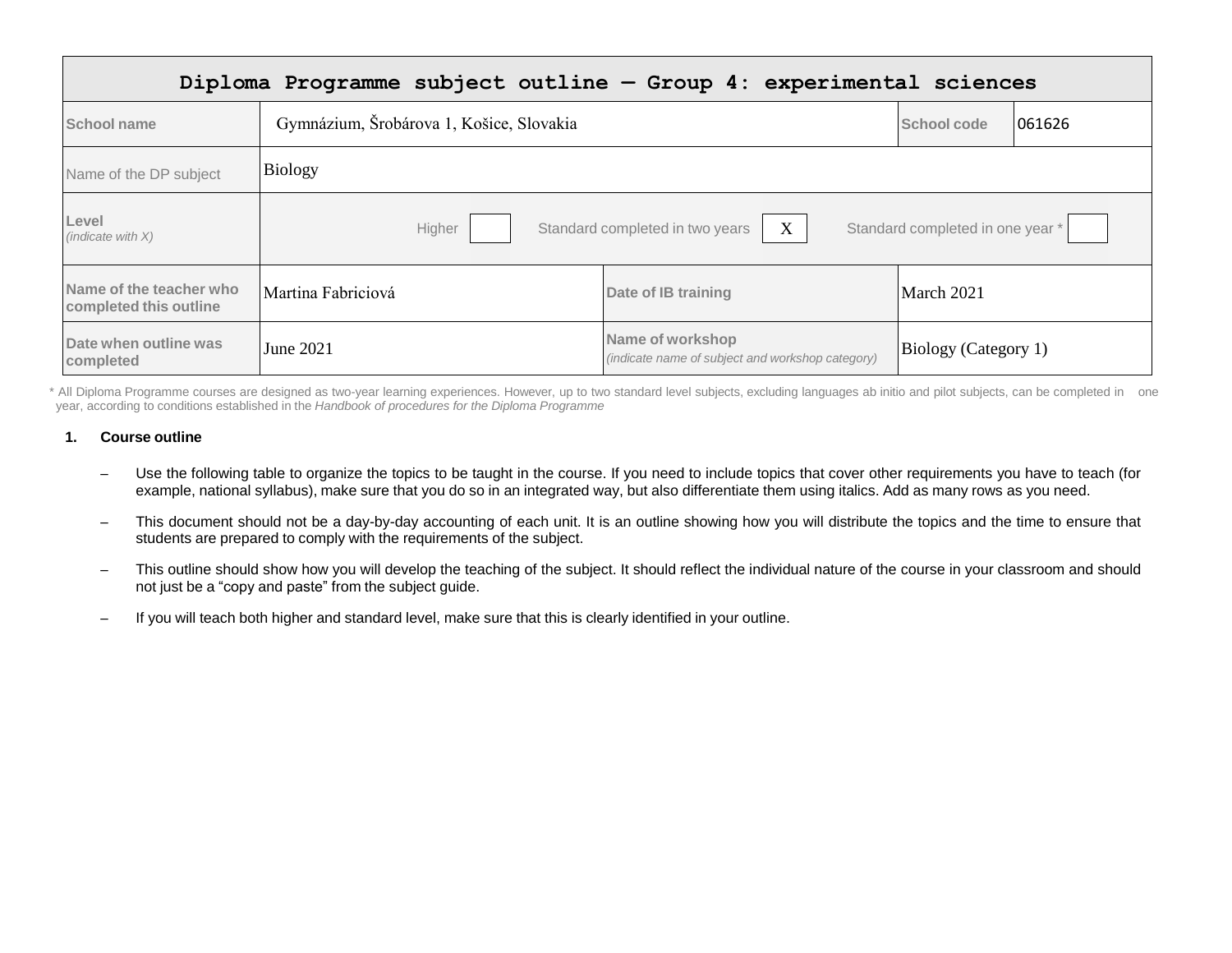|        | Topic/unit<br>(as identified in the IB<br>subject guide)<br>State the topics/units in the<br>order you are planning to<br>teach them. | <b>Contents</b>                                                                                                                                                                                                                                  | <b>Allocated time</b><br>One lesson<br>45<br>is<br>in one week 4<br>there are | minutes.<br>lessons | <b>Assessment</b><br>instruments to<br>be used                                                                                      | <b>Resources</b><br>List the main resources to<br>be used, including<br>information technology if<br>applicable.             |
|--------|---------------------------------------------------------------------------------------------------------------------------------------|--------------------------------------------------------------------------------------------------------------------------------------------------------------------------------------------------------------------------------------------------|-------------------------------------------------------------------------------|---------------------|-------------------------------------------------------------------------------------------------------------------------------------|------------------------------------------------------------------------------------------------------------------------------|
| Year 1 | Topic 1: Cell Biology                                                                                                                 | 1.1 Introduction to Cells<br>1.2 Ultrastructure of Cells<br>1.3 Membrane Structure<br>1.4 Membrane Transport<br>1.5 The Origin of Cells<br>1.6 Cell Division                                                                                     | 15 hours<br>20 lessons                                                        |                     | <b>Unit Test</b><br>Quizzes<br><b>Lab Activities</b><br>Lab reports<br>Oral presentations<br>Class discussions<br>Research projects | Textbooks (IB DP<br><b>Biology Oxford)</b><br>Workbooks (IB DP<br><b>Biology Oxford)</b><br>Guidebooks<br>Vernier<br>YouTube |
|        | Topic 2: Molecular<br><b>Biology</b>                                                                                                  | 2.1 Molecules to metabolism<br>$2.2$ Water<br>2.3 Carbohydrates and Lipids<br>2.4 Proteins<br>2.5 Enzymes<br>2.6 Structure of DNA and RNA<br>2.7 DNA replication, transcription and<br>translation<br>2.8 Cell Respiration<br>2.9 Photosynthesis | 21 hours<br>28 lessons                                                        |                     | Worksheets                                                                                                                          | BioNinja                                                                                                                     |
|        | Topic 4: Ecology                                                                                                                      | 4.1 Species, Communities and ecosystems<br>4.2 Energy Flow<br>4.3 Carbon Cycling<br>4.4 Climate Change                                                                                                                                           | 12 hours<br>16 lessons                                                        |                     |                                                                                                                                     |                                                                                                                              |
|        | Topic 3: Genetics                                                                                                                     | $3.1$ Genes<br>3.2 Chromosomes<br>3.3. Meiosis<br>3.4 Inheritance                                                                                                                                                                                | 15 hours<br>20 lessons                                                        |                     |                                                                                                                                     |                                                                                                                              |
|        | Biodiversity                                                                                                                          | Topic 5: Evolution and 5.1 Evidence for Evolution<br>5.2 Natural Selection<br>5.3 Classification of Biodiversity<br>5.4 Cladistics                                                                                                               | 12 hours<br>16 lessons                                                        |                     |                                                                                                                                     |                                                                                                                              |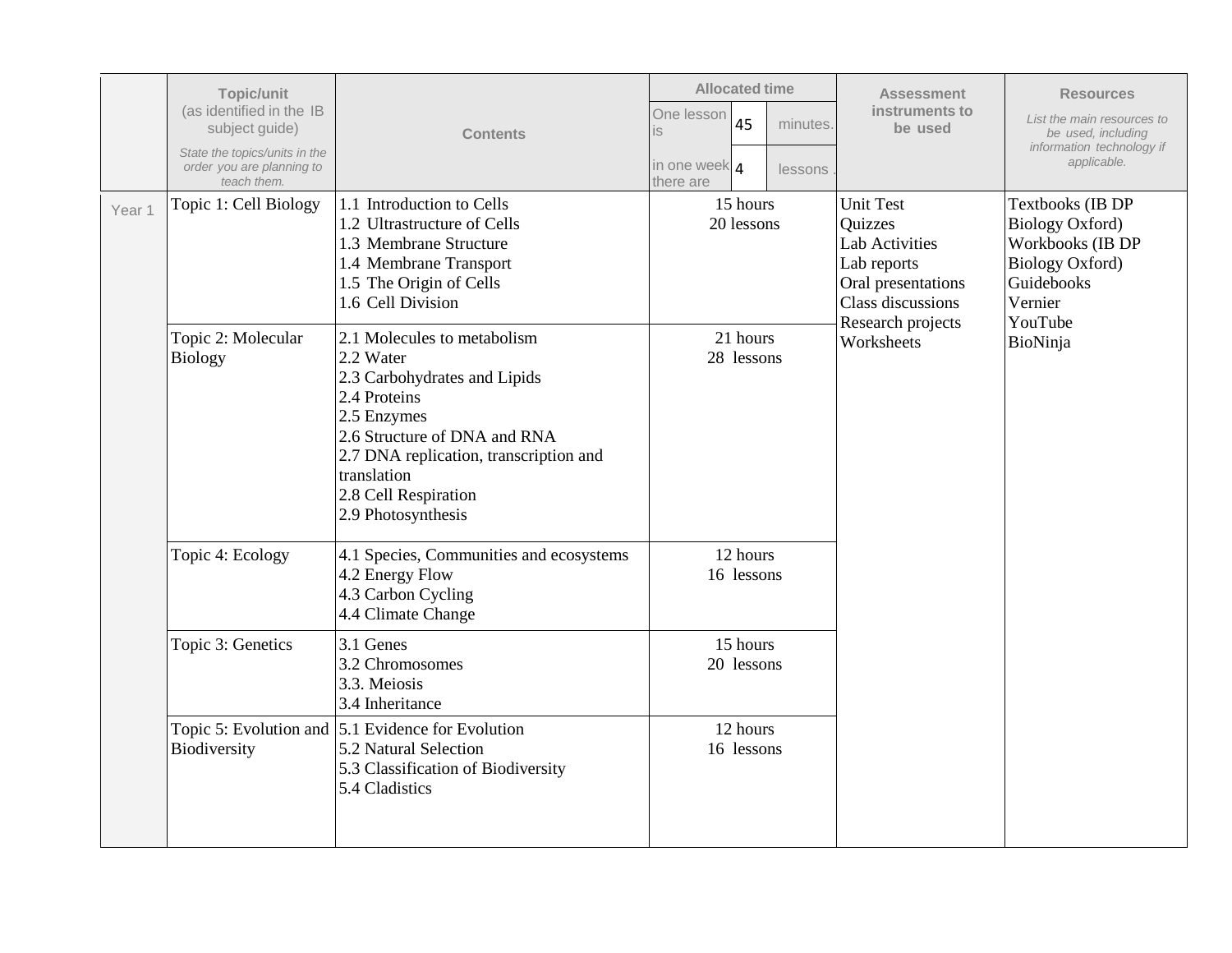|                   | Practical Activity            |                                                                                                                                                                                               | 20 hours<br>27 lessons |  |
|-------------------|-------------------------------|-----------------------------------------------------------------------------------------------------------------------------------------------------------------------------------------------|------------------------|--|
| Year 1<br>and 2   | Individual Investigation      |                                                                                                                                                                                               | 10 hours<br>13 lessons |  |
|                   | Group 4 Project               |                                                                                                                                                                                               | 10 hours<br>13 lessons |  |
| Year <sub>2</sub> | Topic 6: Human<br>Physiology  | 6.1 Digestion and Absorption<br>6.2 The Blood system<br>6.3 Defense against infectious diseases<br>6.4 Gas exchange<br>6.5 Neurons and synapses<br>6.6 Hormones, homeostasis and reproduction | 20 hours<br>27 lessons |  |
|                   | Option D: Human<br>Physiology | D.1 Human nutrition<br>D.2 Digestion<br>D.3 Functions of the liver<br>D.4 The heart                                                                                                           | 15 hours<br>20 lessons |  |
|                   |                               |                                                                                                                                                                                               |                        |  |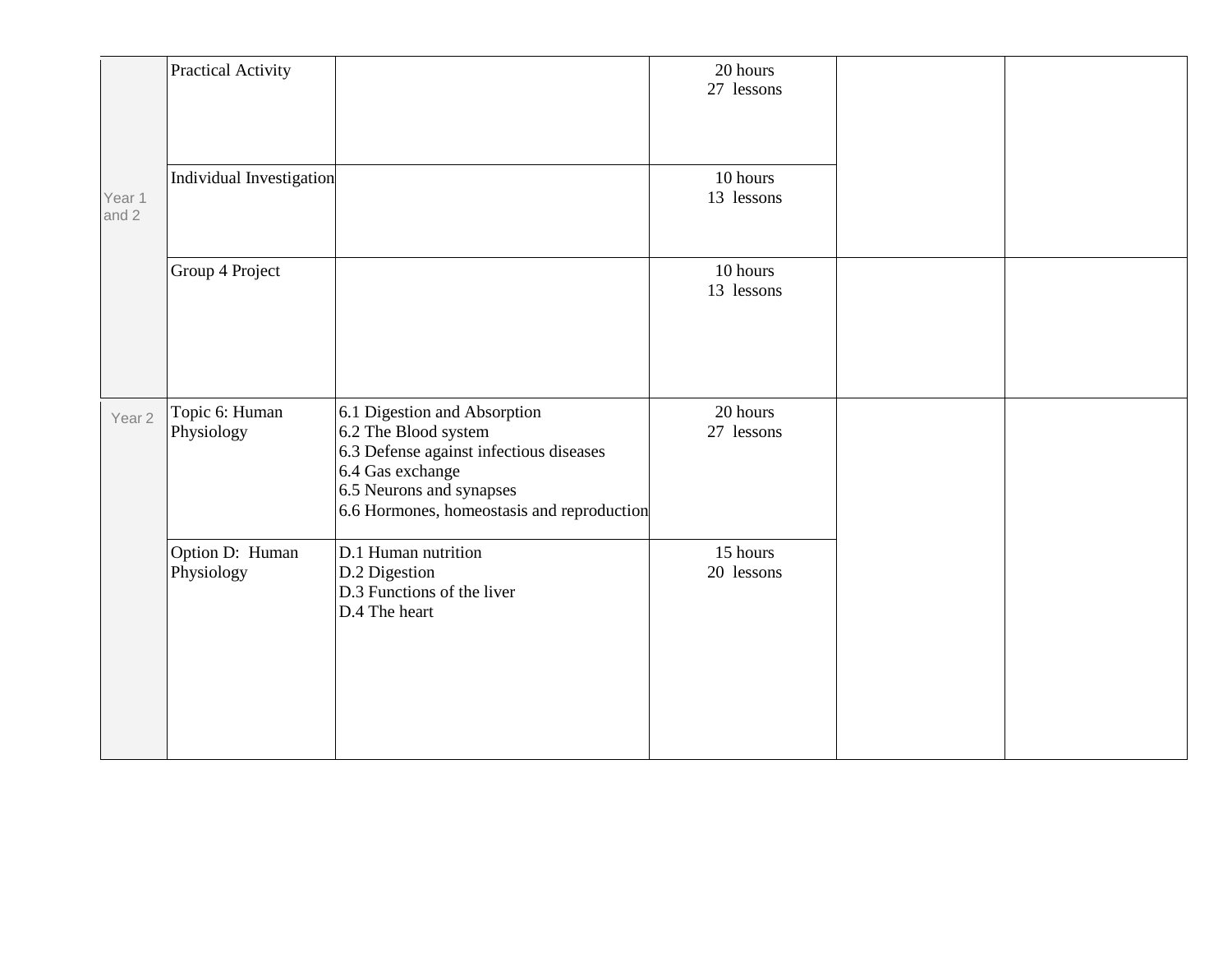| Total |  | <sup>*</sup> 1st year (32 weeks) $\rightarrow$<br>$96$ DP hours = 128 lessons |  |
|-------|--|-------------------------------------------------------------------------------|--|
|       |  | * 2nd year (23 weeks) $\rightarrow$<br>54 DP hours $= 72$ lessons             |  |
|       |  | $*150$ DP hours = 200<br>lessons                                              |  |
|       |  |                                                                               |  |

### **2. The group 4 project**

As the IB guides say, "The group 4 project is a collaborative activity where students from different group 4 subjects work together on a scientific or technological topic, allowing for concepts and perceptions from across the disciplines to be shared in line with aim 10—that is, to 'encourage an understanding of the relationships between scientific disciplines and the overarching nature of the scientific method.'" Describe how you will organize this activity. Indicate the timeline and subjects involved, if applicable.

The Group 4 project will take place in the second half of the first year, with the exact date to be determined through discussion with the other IB teachers to avoid overloading the students. The total time allocated to this project shall be 10 hours. This project will likely be based on Ecology to facilitate partnering with standard level Chemistry or Physics. This topic allows for good inter-disciplinary connections with related field and laboratory work. Local opportunities are available for field and laboratory studies to develop a meaningful Group 4 project for the students.

Possible topics include:

.

- Rivers and water areas around the school chemical analysis of water, monitoring of plants and animals living in the water and its vicinity
- Using bikes and dynamos to charge batteries
- The impact of pollution on flora and fauna
- The efficiency of solar panels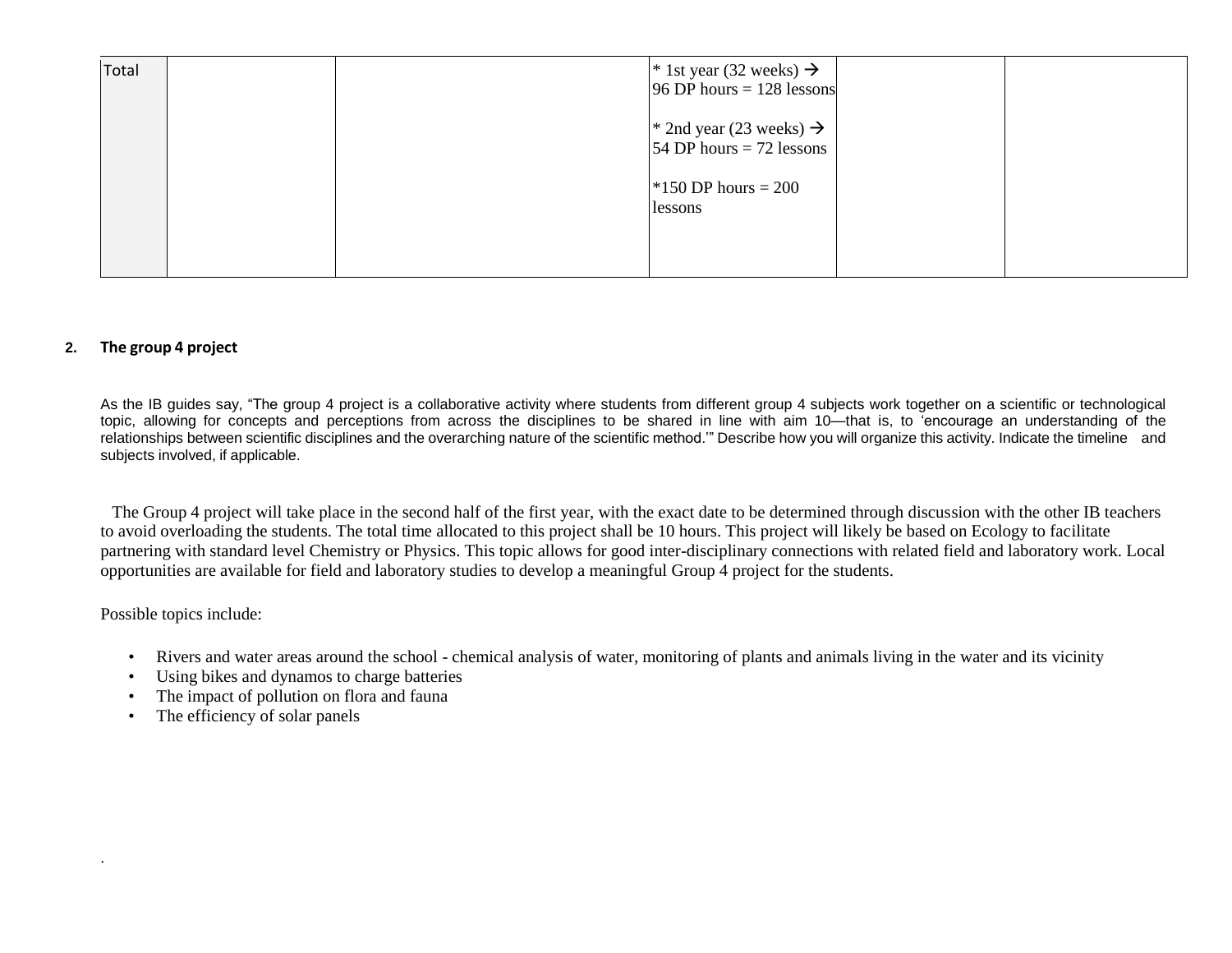### **3. IB practical work and the internal assessment requirement to be completed during the course**

As you know, students should undergo 40 hours (at standard level) or 60 hours (at higher level) of practical work related to the syllabus. Use the table below to indicate the name of the experiment you would propose for the different topics in the syllabus. Indicate which experiments you would use for assessing each of the internal assessment criteria—design (D), data collection and processing (DCP) and conclusion and evaluation (CE).

| Name of the topic          | <b>Experiment</b>                                                                                                                                                              | Indicate the experiments you would use<br>for assessing design (D), data collection<br>and processing (DCP) and conclusion<br>and evaluation (CE)<br>(use $D$ , $DCP$ or $CE$ ) | Any ICT used?<br>Remember you must use all five<br>within your programme.                                                |
|----------------------------|--------------------------------------------------------------------------------------------------------------------------------------------------------------------------------|---------------------------------------------------------------------------------------------------------------------------------------------------------------------------------|--------------------------------------------------------------------------------------------------------------------------|
| Topic 1- Cell Biology      | Calculation of magnification of drawings, actual CE<br>size of structures from drawings or micrographs<br>(P1)                                                                 |                                                                                                                                                                                 |                                                                                                                          |
| Topic 1- Cell Biology      | Examine and compare the phases of mitosis in<br>animal and plants cells.<br>Determine the relative time cells spend in each<br>phase of mitosis.                               | <b>DCP</b>                                                                                                                                                                      | The Vernier interfaces and                                                                                               |
| Topic 1- Cell Biology      | Estimation of osmolarity in tissues by bathing<br>samples in hypotonic and hypertonic solutions<br>(P2)                                                                        | D                                                                                                                                                                               | sensors will potentially be<br>used for every experiment, so<br>ICT will most likely be<br>present in some shape or form |
| Topic 2: Molecular Biology | Investigation of a factor affecting enzyme<br>activity (P3)                                                                                                                    | D                                                                                                                                                                               | in every laboratory exercise<br>completed in this course.                                                                |
| Topic 2: Molecular Biology | <b>Building Macromolecules</b><br>A paper-scissors-tape activity used to help<br>students envision the process of synthesis<br>building macromolecules out of smaller subunits | D                                                                                                                                                                               |                                                                                                                          |
| Topic 2: Molecular Biology | Separation of photosynthetic pigments by<br>chromatography (P4)                                                                                                                | DCP,CE                                                                                                                                                                          |                                                                                                                          |
| Topic 4: Ecology           | <b>Predator Prey Simulation with notecards</b>                                                                                                                                 | <b>DCP</b>                                                                                                                                                                      |                                                                                                                          |
| Topic 4: Ecology           | Attempting to create a sealed mesocosm (P5)                                                                                                                                    | D                                                                                                                                                                               |                                                                                                                          |
| Topic 4: Ecology           | Construct a diagram of the carbon cycle                                                                                                                                        | ${\bf D}$                                                                                                                                                                       |                                                                                                                          |
| Topic 3: Genetics          | Drawing diagrams to show the stages of meiosis $\overline{D}$<br>resulting in the formation of four haploid cells                                                              |                                                                                                                                                                                 |                                                                                                                          |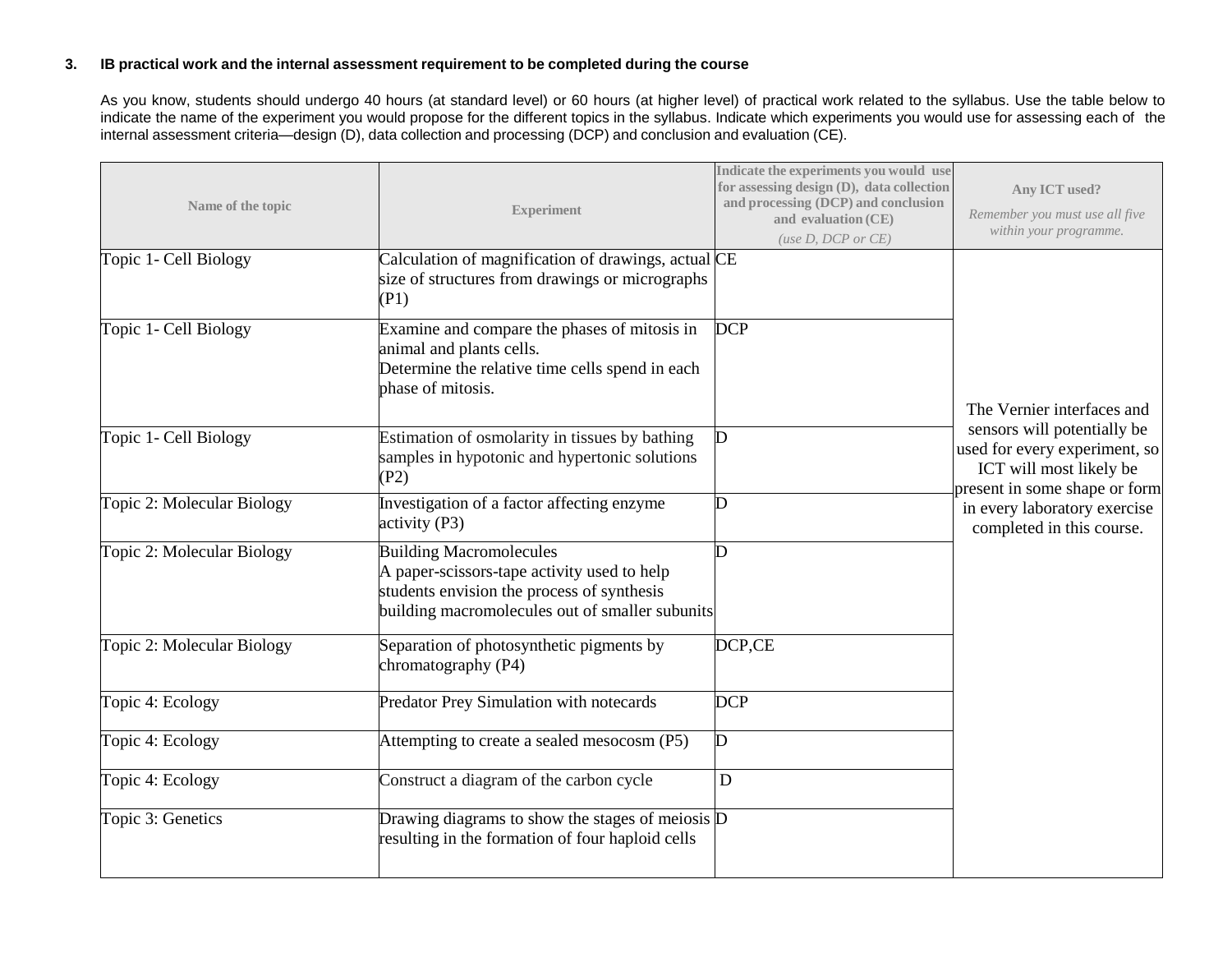| Name of the topic                   | <b>Experiment</b>                                                                                                                                                                                                                                                                    | Indicate the experiments you would use<br>for assessing design (D), data collection<br>and processing (DCP) and conclusion<br>and evaluation (CE)<br>(use $D$ , $DCP$ or $CE$ ) | Any ICT used?<br>Remember you must use all five<br>within your programme.                                                                                                                                           |
|-------------------------------------|--------------------------------------------------------------------------------------------------------------------------------------------------------------------------------------------------------------------------------------------------------------------------------------|---------------------------------------------------------------------------------------------------------------------------------------------------------------------------------|---------------------------------------------------------------------------------------------------------------------------------------------------------------------------------------------------------------------|
| Topic 3: Genetics                   | Genetics lab-Identifying the phenotype- and<br>genotype for a certain characteristic (like tongue)<br>rolling) for a family tree                                                                                                                                                     | <b>DCP</b>                                                                                                                                                                      |                                                                                                                                                                                                                     |
| Topic 3: Genetics                   | Construction of Punnett grids for predicting the DCP, CE<br>outcomes of monohybrid genetic crosses.<br>Comparison of predicted and actual outcomes of<br>genetic crosses using real data<br>Analysis of pedigree charts to deduce the<br>patterns of inheritance of genetic diseases |                                                                                                                                                                                 | The Vernier interfaces and<br>sensors will potentially be<br>used for every experiment, so<br>ICT will most likely be<br>present in some shape or form<br>in every laboratory exercise<br>completed in this course. |
| Topic 5: Evolution and Biodiversity | Endangered Species or Vanishing species lab                                                                                                                                                                                                                                          | <b>CE</b>                                                                                                                                                                       |                                                                                                                                                                                                                     |
| Topic 5: Evolution and Biodiversity | Construction of dichotomous keys for use in<br>identifying specimens                                                                                                                                                                                                                 | D                                                                                                                                                                               |                                                                                                                                                                                                                     |
| Topic 5: Evolution and Biodiversity | Analysis of cladograms to deduce evolutionary<br>relationships                                                                                                                                                                                                                       | <b>DCP</b>                                                                                                                                                                      |                                                                                                                                                                                                                     |
| Topic 6: Human Physiology           | Identification of tissue layers in transverse<br>sections of the small intestine viewed with a<br>microscope or in a micrograph                                                                                                                                                      | <b>DCP</b>                                                                                                                                                                      |                                                                                                                                                                                                                     |
| Topic 6: Human Physiology           | Recognition of the chambers and valves of the<br>heart and the blood vessels connected to it in<br>diagrams or model of heart structure                                                                                                                                              | <b>DCP</b>                                                                                                                                                                      |                                                                                                                                                                                                                     |
| Topic 6: Human Physiology           | Monitoring of ventilation at rest and after mild<br>and vigorous exercise (P6)                                                                                                                                                                                                       | D, DCP, CE                                                                                                                                                                      |                                                                                                                                                                                                                     |
| Option D: Human Physiology          | Determination of the energy content of food by<br>combustion                                                                                                                                                                                                                         | D, DCP, CE                                                                                                                                                                      |                                                                                                                                                                                                                     |
| Option D: Human Physiology          | Obtain graphical representation of the electrical DCP<br>activity of the heart (EKG) and a pressure pulse<br>from the brachial artery.                                                                                                                                               |                                                                                                                                                                                 |                                                                                                                                                                                                                     |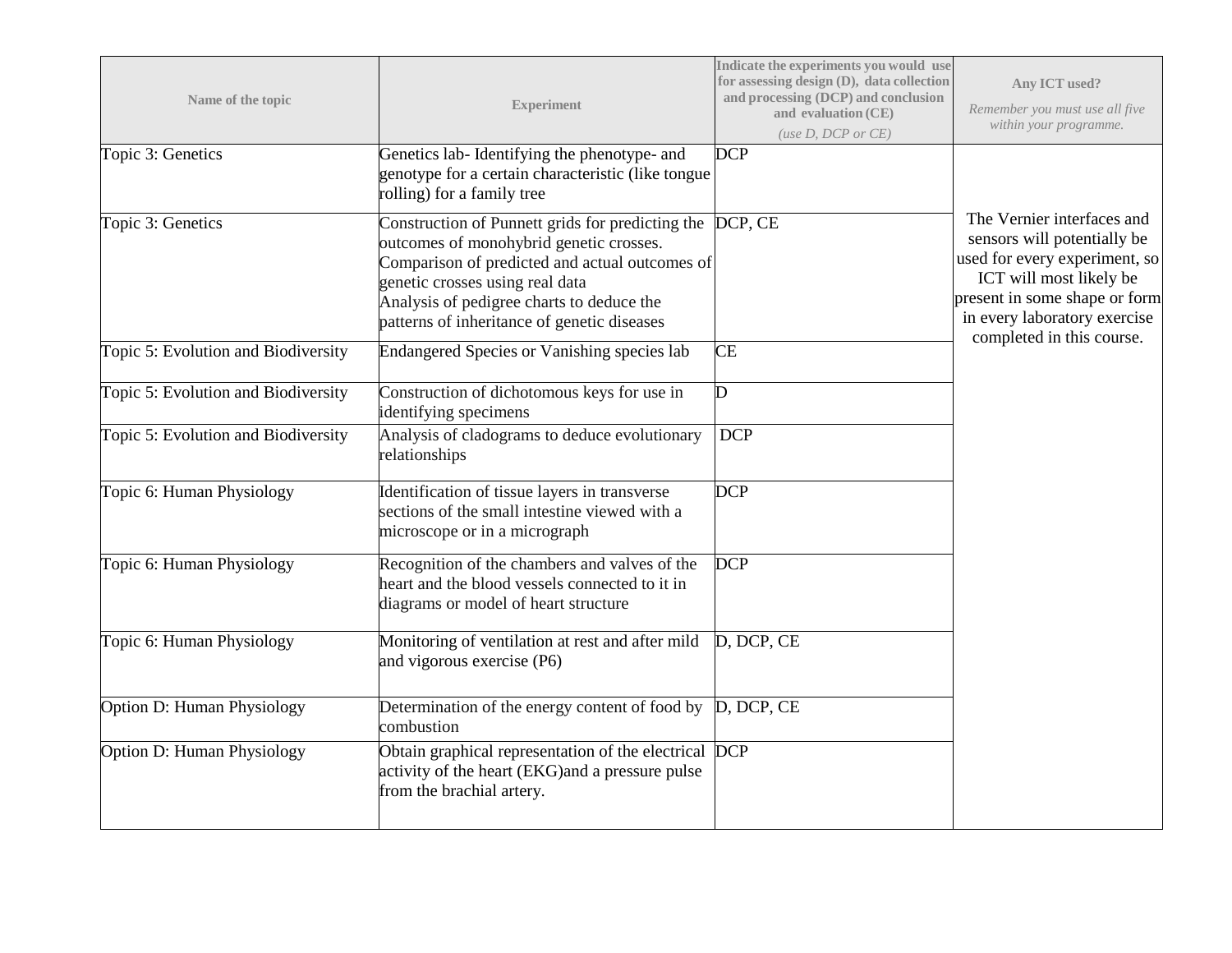#### **4. Laboratory facilities**

Describe the laboratory and indicate whether it is presently equipped to facilitate the practical work that you have indicated in the chart above. If it is not, indicate the timeline to achieve this objective and describe the safety measures that are applicable.

Safety rules are prominently displayed on laboratory walls. The IB Biology class will be taught in a laboratory class with an attached stockroom. Chemicals and some equipment are kept in the stockroom which is lockable and ventilated and students are not allowed there without a teacher´s presence. The laboratory class has eight tables and 32 chairs. The Biology lab is equipped with a fire extinguisher and a first aid kit. The stockroom is well stocked with chemicals, glassware and other lab equipment which includes microscopes, lab coats and electronic scales. The lab is equipped with two lab sinks and teacher demonstration table where independent switches for both gas and electricity are installed. Emergency showers, or a continuous flow of water that can entirely drench a person from the top of their head are not available in the Biology laboratory, however, there is an eyewash station available there as well as fire blankets. Considering the content of IB practical work and Biology curriculum it is not required to have an emergency shower.

There are also numerous outlets in the room to plug microscopes and other electronic lab equipment. There is an independent switch for electricity that shut off all supplies in the laboratory. Safety rules are prominently displayed on laboratory walls.

There are light microscopes for students, light microscopes for teacher that can be connected with computer, Vernier devices with different probes such as *Water Quality Sensors, Water Quality Colorimeters, Turbidity Sensors, Flow Rate and Water Temperature Sensors, pH sensors, Carbon Dioxide Gas Sensors and Oxygen Gas Sensor and EKG Sensor.*

#### **5. Other resources**

Indicate what other resources the school has to support the implementation of the subject and what plans there are to improve them, if needed.

There are 16 tablets and Smart Pens. Our laboratory is also equipped with an LCD projector, models of some body system and organs including skeleton model, lung model, brain model, heart model and kidney model. We also have some permanent preparation of plant and animal tissues and there are pressure gauges and stethoscopes.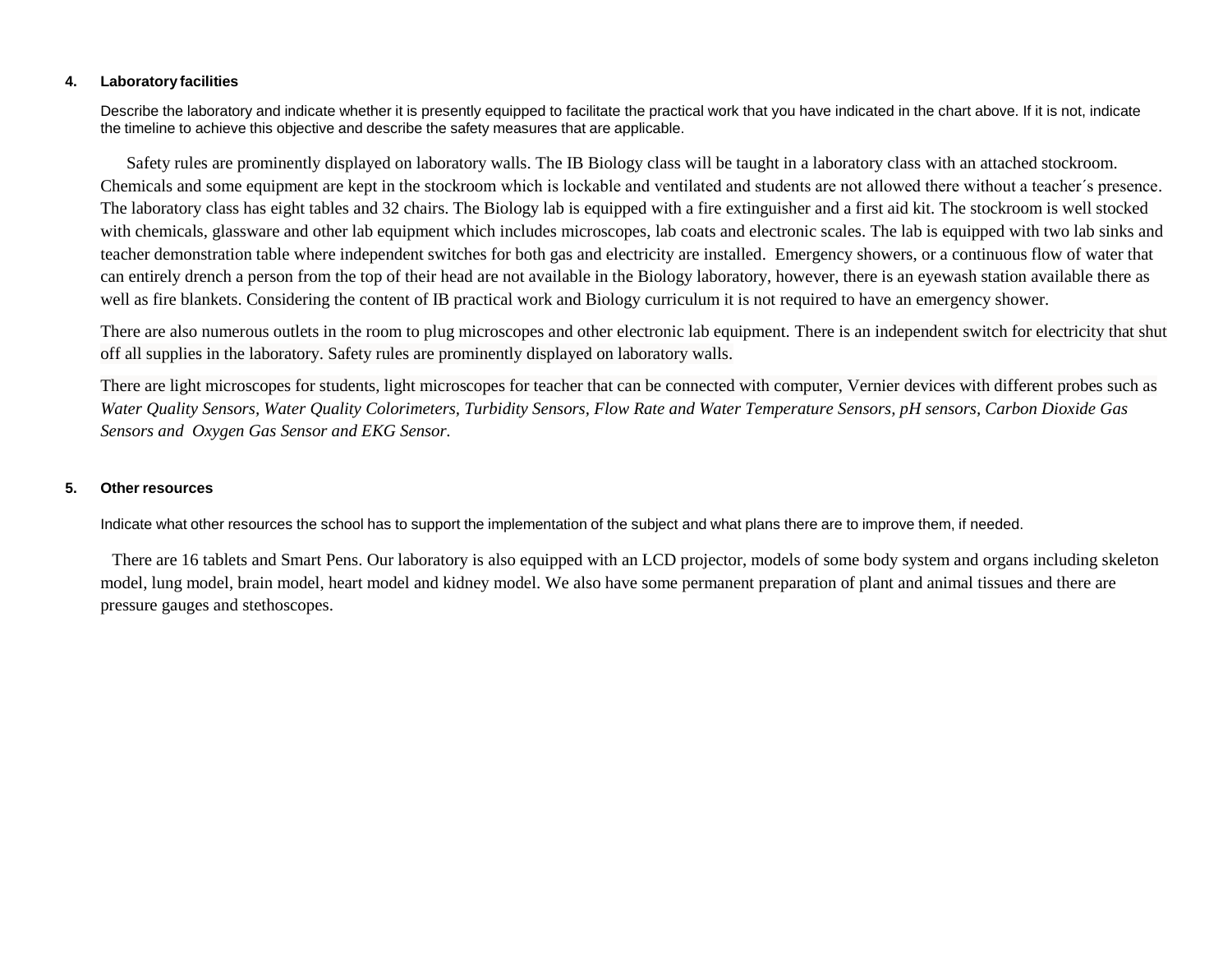# **6. Links to TOK**

You are expected to explore links between the topics of your subject and TOK. As an example of how you would do this, choose one topic from your course outline that would allow your students to make links with TOK. Describe how you would plan the lesson.

| Topic | Link with TOK (including description of lesson plan) |
|-------|------------------------------------------------------|
|       |                                                      |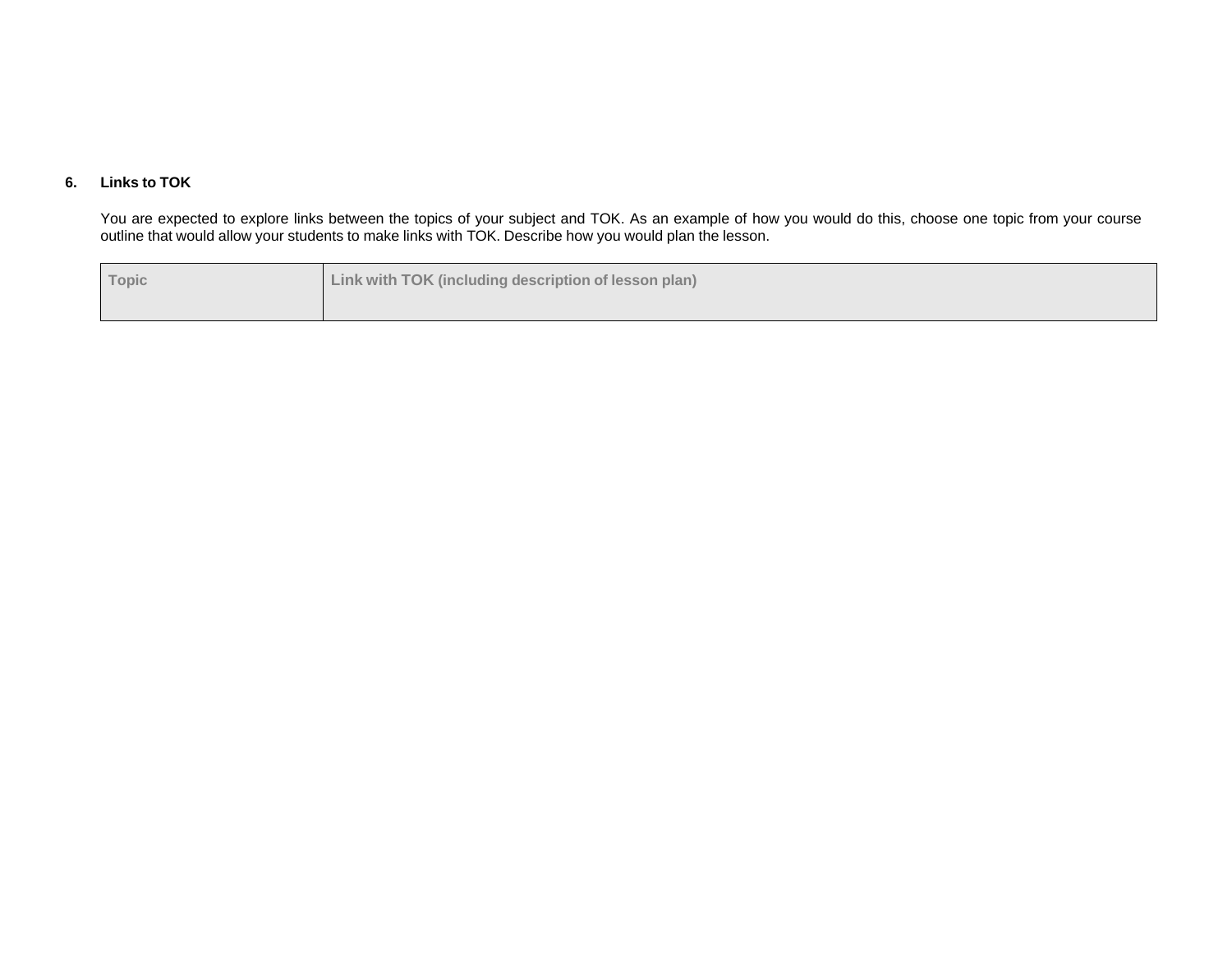| <b>Topic 3: Genetics</b> | 3.5 Genetic modification and biotechnology                                                                                                                                                                                                                                                                                                                                                                                                                                                                                                                                                                                                                                                                            |
|--------------------------|-----------------------------------------------------------------------------------------------------------------------------------------------------------------------------------------------------------------------------------------------------------------------------------------------------------------------------------------------------------------------------------------------------------------------------------------------------------------------------------------------------------------------------------------------------------------------------------------------------------------------------------------------------------------------------------------------------------------------|
|                          | The theory of knowledge makes students to reflect on how we know what we claim to know. It is important to give an<br>opportunity for students to engage in interesting conversations that cross the boundaries of individual disciplines and that<br>help students to reflect on the knowledge they have acquired from both their academic studies and their lives outside the<br>classroom. Teachers should implement more open-ended questions in the class that encourage students to think critically<br>and act actively.                                                                                                                                                                                       |
|                          | TOK Question: There are conflicting views as to the harms and benefits of fats in diets. How<br>do we decide between competing views?                                                                                                                                                                                                                                                                                                                                                                                                                                                                                                                                                                                 |
|                          | Other corresponding TOK questions might be:<br>How can it be that scientific knowledge changes over time?<br>In what way have influential individuals contributed to the development of the natural sciences as an area of knowledge?<br>Does competition between scientists help to hinder the production of knowledge?                                                                                                                                                                                                                                                                                                                                                                                              |
|                          | An structured discussions could be organized in the class. Students work in groups – one group are, The<br>Nutritionists", the second are "The Doctors", the third are "The Chemists" and the last one are "The Journalists". We<br>simulate a press conference - the teacher is a moderator. Each group has to find some information, that they present then<br>to their classmates, there are always pros and cons. Journalists ask questions and they are asked what they think about the<br>issue in the end. They should say who had the best speech and whether they are convinced more by the pros or cons of<br>eating fats in diet. They should also explain how and why they are convinced by pros or cons. |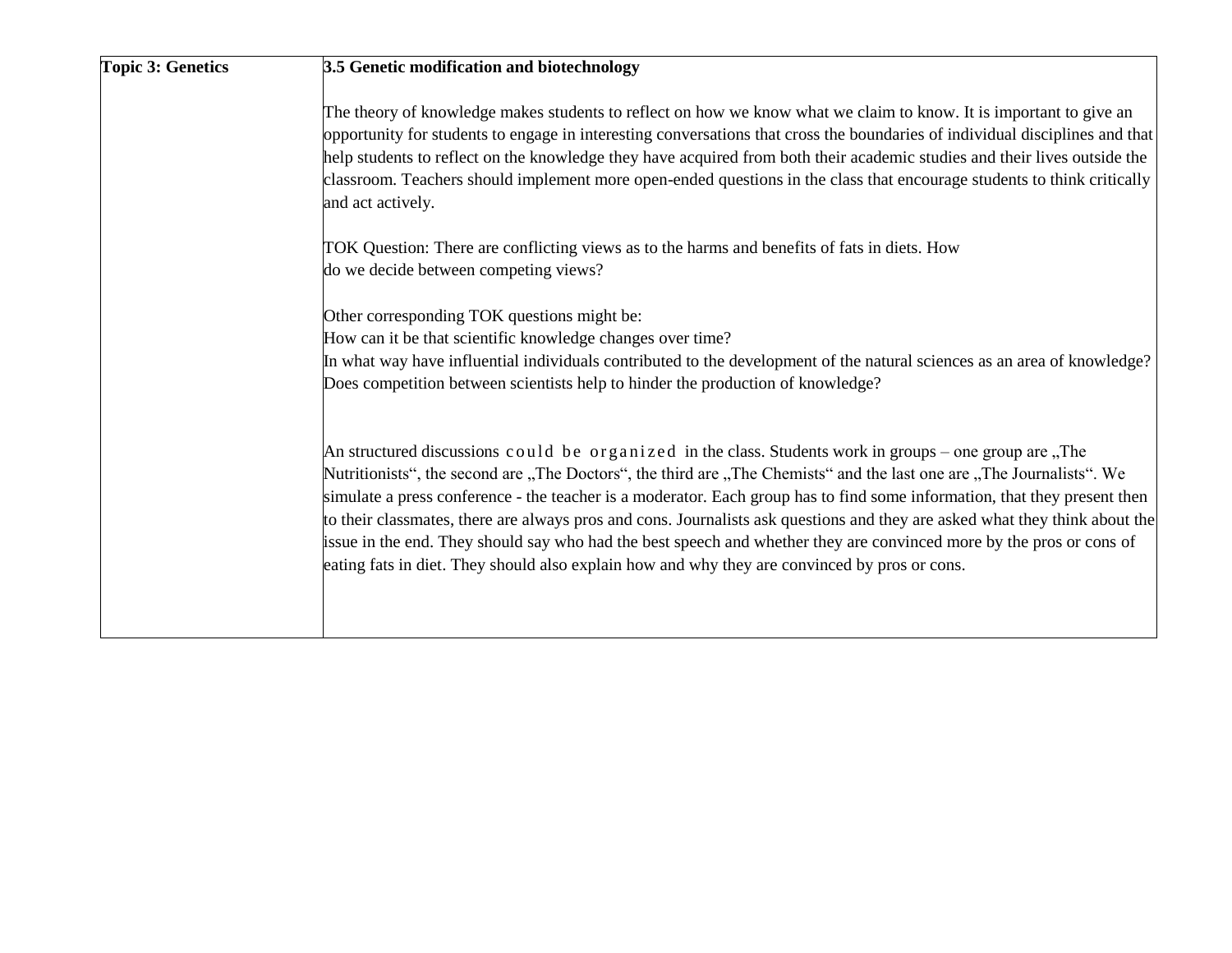# **7. International mindedness**

Every IB course should contribute to the development of international mindedness in students. As an example of how you would do this, choose one topic from your outline that would allow your students to analyze it from different cultural perspectives. Briefly explain the reason for your choice and what resources you will use to achieve this goal.

| <b>Topic</b>                      | Contribution to the development of international mindedness (including resources you will use)                                                                                          |
|-----------------------------------|-----------------------------------------------------------------------------------------------------------------------------------------------------------------------------------------|
| <b>Topic 1: Cell Biology</b>      | In biology classes we discuss ecological problems such as global warming, different types of pollution or excessive                                                                     |
| <b>Topic 2: Molecular Biology</b> | deforestation. We talk also about different mutations and diseases that occur worldwide.                                                                                                |
| <b>Topic 3: Genetics</b>          |                                                                                                                                                                                         |
| <b>Topic 4: Ecology</b>           | Our first biology lessons at the beginning of the year are about the history of biology and about the scientists who                                                                    |
| Topic 5: Evolution and            | contributed to its development. There are many men but also women from all over the world.                                                                                              |
| <b>Biodiversity</b>               |                                                                                                                                                                                         |
| <b>Topic 6: Human Physiology</b>  |                                                                                                                                                                                         |
| <b>Option D: Human Physiology</b> | When we talk about the green energy we discuss how it is used in other countries. This way, we discuss many other topics                                                                |
|                                   | such as healthy lifestyle or the environmental protection.                                                                                                                              |
|                                   | The last activity that highlighted IM was the discussion about human genetics and the Mitochodrial Eve as we watched<br>the documentary about the common ancestor of all living humans. |